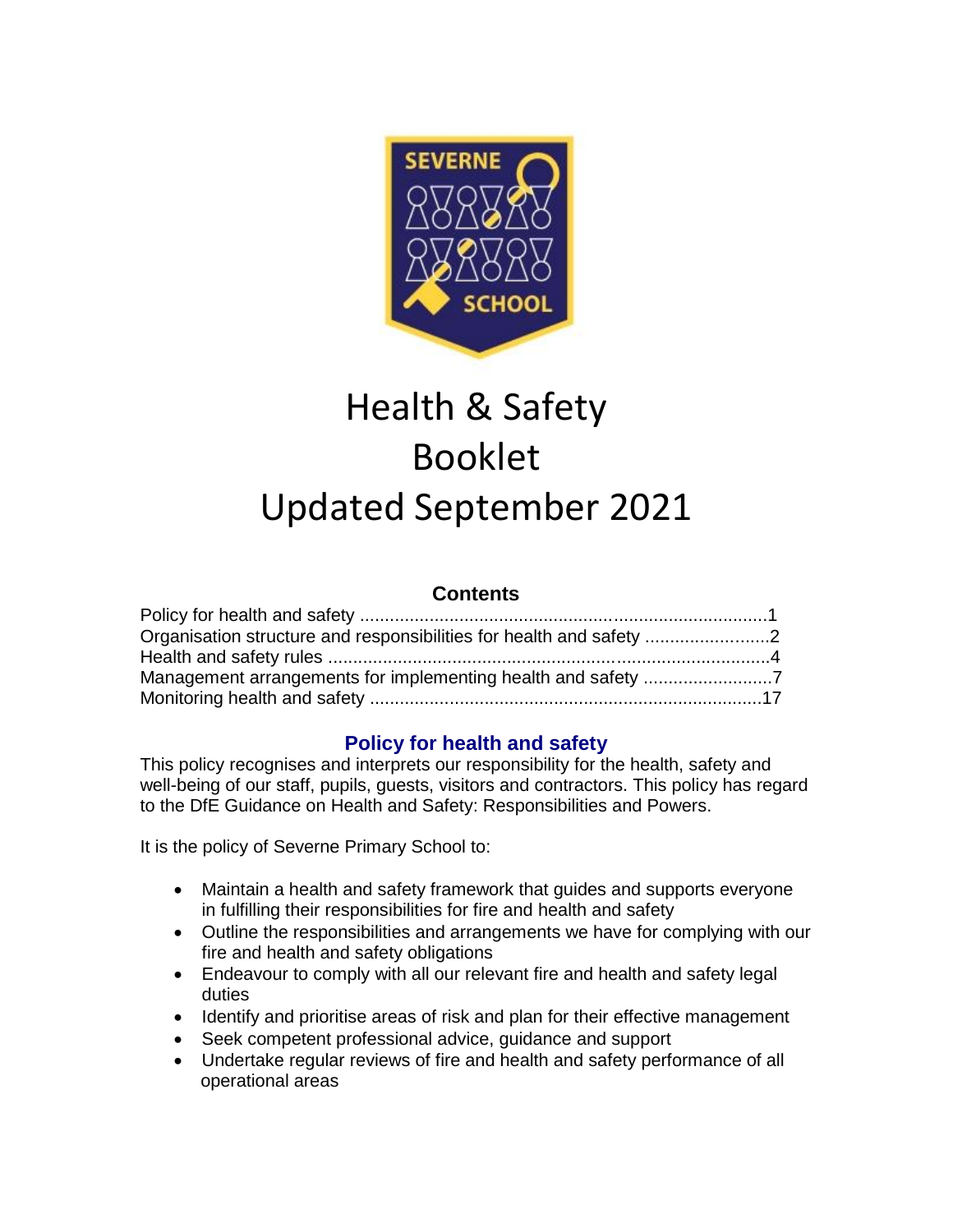- Learn from accidents and incidents Consult with staff on matters affecting their health and safety
- Employ staff, volunteers and third parties who are suitable and competent
- Provide information, instruction and training which enable staff, pupils, visitors and contractors to undertake their tasks safely
- Provide adequate levels of supervision determined by risk assessment that allow for the effective management of fire and health and safety
- Provide sufficient resources to enable the standards outlined in this policy to be met
- Review and if necessary amend this policy annually or when significant changes occur

## **Organisation structure and responsibilities for health and safety**

**Board of Governors** *–* The Board of Governors have the overall strategic and financial responsibility across the school for setting the framework and monitoring implementation as well as supporting the Headmaster and his team in achieving realistic health and safety solutions. The Governors have nominated one of their number to have the specific responsibility for overseeing health and safety on their behalf.

**Head Teacher** - The Head Teacher is the most senior member of staff within the school with specific responsibility for fire and health and safety. He delegates the operational responsibility for the successful management of health and safety through the existing management structure with the guidance and assistance of the Governor with responsibility for health and safety and the Bursar. He endeavours to ensure that sufficient resources are made available to enable health and safety to be properly addressed throughout the school.

**School Business Manager** – The School Business Manager is the senior leadership team member who will assist the Headteacher in his responsibility for fire and health and safety. She is responsible for ensuring that suitable management arrangements are implemented and maintained for fire and health and safety to ensure that the requirements of this Health and Safety Policy are met.

The School Business Manager is the School's co-ordinator with instruction from the Headteacher on all matters of operational fire and health and safety. She liaises directly with each head of department in overseeing the management of fire and health and safety. She consults our professional health and safety advisers in order to review, update and plan fire and health and safety arrangements as determined by the needs of the School and legal duties.

**Phase Leaders** – Phase Leaders are responsible for the successful management of health and safety within their area of authority. They are expected to set a positive example and endeavour to ensure that their staff and other workers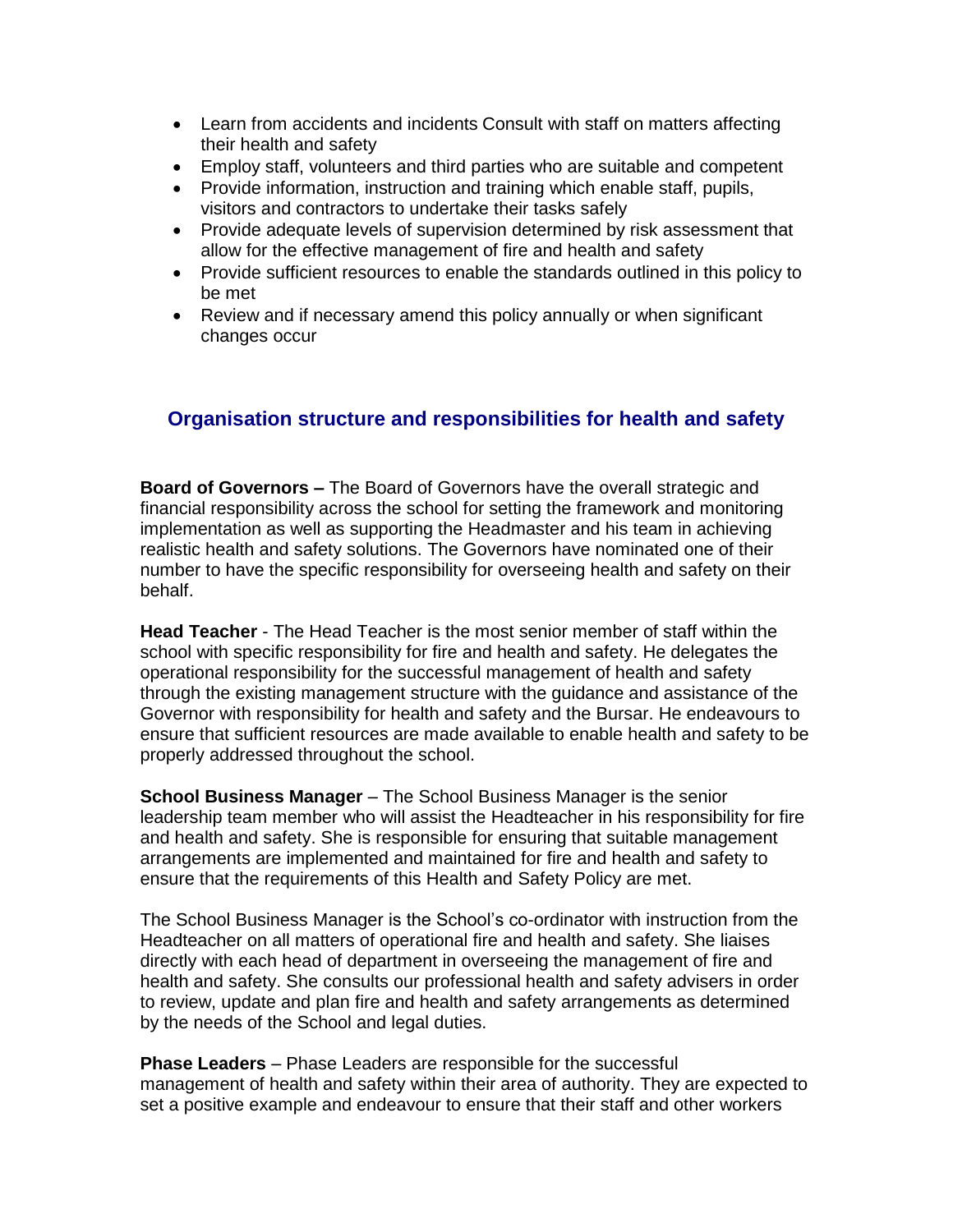are competent and supported to maintain good standards of fire and health and safety and to ensure that sufficient supervision and resources are made available to enable to them to fulfil this requirement.

Each Phase Leader is required to implement the arrangements outlined in pages 10 to 16 in this Policy for fire and health and safety as they affect their area of operation and to advise the School Business Manager of any health and safety issues or concerns. In particular, each Phase Leader with the assistance of their departmental staff are required to:

- Identify and report any hazards associated with their work, buildings & activities
- Try to remove these hazards where possible
- Implement safety precautions to reduce the potential harm of any hazards that cannot be removed
- Inform, instruct and train relevant staff, pupils and third parties with regard to the required safety precautions
- Keep records
- Ensure that remedial action is taken
- Review risk assessments periodically (at least annually), or in response to an accident or incident

**Staff with supervisory responsibilities** – Sometimes, staff will assume supervisory duties and responsibilities. Each member of staff with supervisory responsibility is required to set a positive example and provide support and guidance to the people under their control to enable them to maintain good standards of fire safety and health and safety.

Each member of staff with supervisory responsibility is required to undertake the fire safety and health and safety requirements as required by their Line Manager. In particular, they are to ensure that staff and other people under their control are instructed on, and follow the fire safety and health and safety rules and procedures applicable to their areas of responsibility. They are also required to take immediate preventative action in the event of a hazardous situation and to report any problems that they cannot effectively deal with to their manager.

**Staff** – Everyone working within the School environment has a health and safety responsibility and is required to:

- Co-operate on fire and health and safety matters
- Undertake their duties with due regard for the health and safety of the other people in their working environment
- Take care of their own health and safety
- Report fire and health and safety concerns as soon as possible
- Comply with the School policies and procedures applicable to their work
- In addition, staff are reminded that they must not misuse equipment provided nor interfere with arrangements made in the interests of fire and health and safety.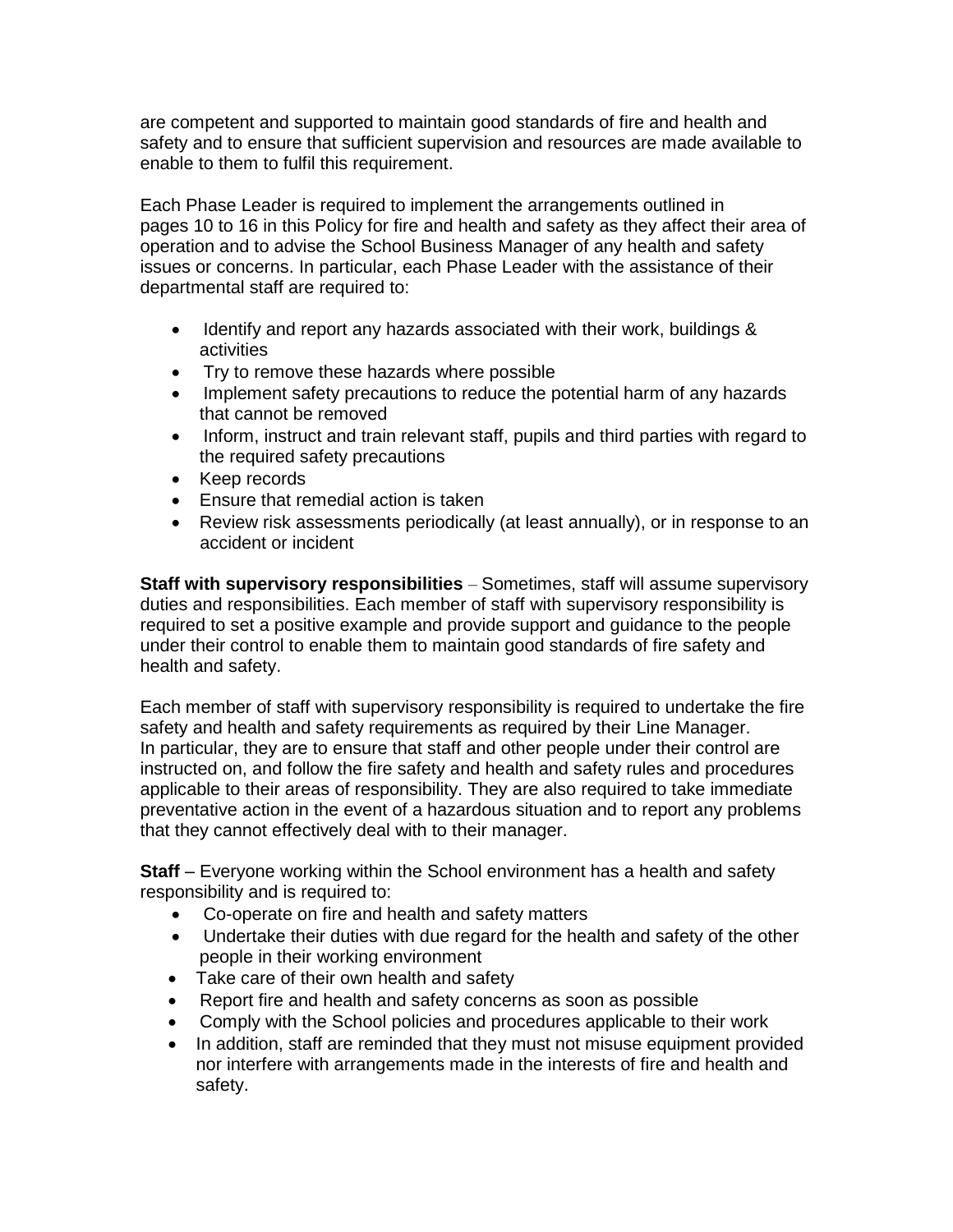**Staff involvement in health and safety** - In recognition of the importance of involving our members of staff in health and safety, the school regularly discusses health and safety at team meetings.

The premises committee meets frequently and managers have the opportunity to discuss issues at their regular management meetings. These issues are then referred onto the Senior Leadership Team by the School Business Manager.

**Educational Visits Co-ordinator** – In keeping with current advice from the Government and HSE, we have a formal approval process for educational visits and trips which includes the person who is the school Educational Visits Co-ordinator. This senior person's role is to oversee the quality and risk management aspects of visits on behalf of the Governing Body.

- Ensure educational visits meet the school's requirements
- Assess competence of prospective leaders and staff
- Ensure risk assessments meet requirements
- Organise training and induction
- Ensure parents are informed and give consent
- Organise emergency arrangements
- Keep records of visits, accident or incident reports
- Review systems and monitor practice
- Keep up to date with the current requirements on the types of visits and trips undertaken by the organisation

#### **Birmingham City Council Health and Safety Advisers** –are the

'Competent Person' as required by law. They liaise with the School Business Manager to provide support & guidance with regard to appropriate health and safety requirements that the school is required to consider

# **Health and safety rules**

**Severne Primary School places a high priority on health and safety and expects all staff and visitors to exercise their responsibilities in this respect. The overall day to day responsibility for health & safety lies with the Head Teacher but the responsibility for co-ordinating this is delegated to the Business Manager, who will work with the Site Manager and Head Teacher in order to implement the policy and any strategies involved. All staff in school should be familiar with this policy, co-operate to implement its aims and procedures, and proactively ensure that health and safety remains a high priority within school.**

#### **Introduction**

We require all staff to work safely. Failure to comply with these rules may jeopardise the safety of staff, pupils and visitors to the School, and may lead to disciplinary action

Please speak to your Phase Leader or the School Business Manager if you do not understand what is expected of you, or if you are unsure about any aspect of these rules.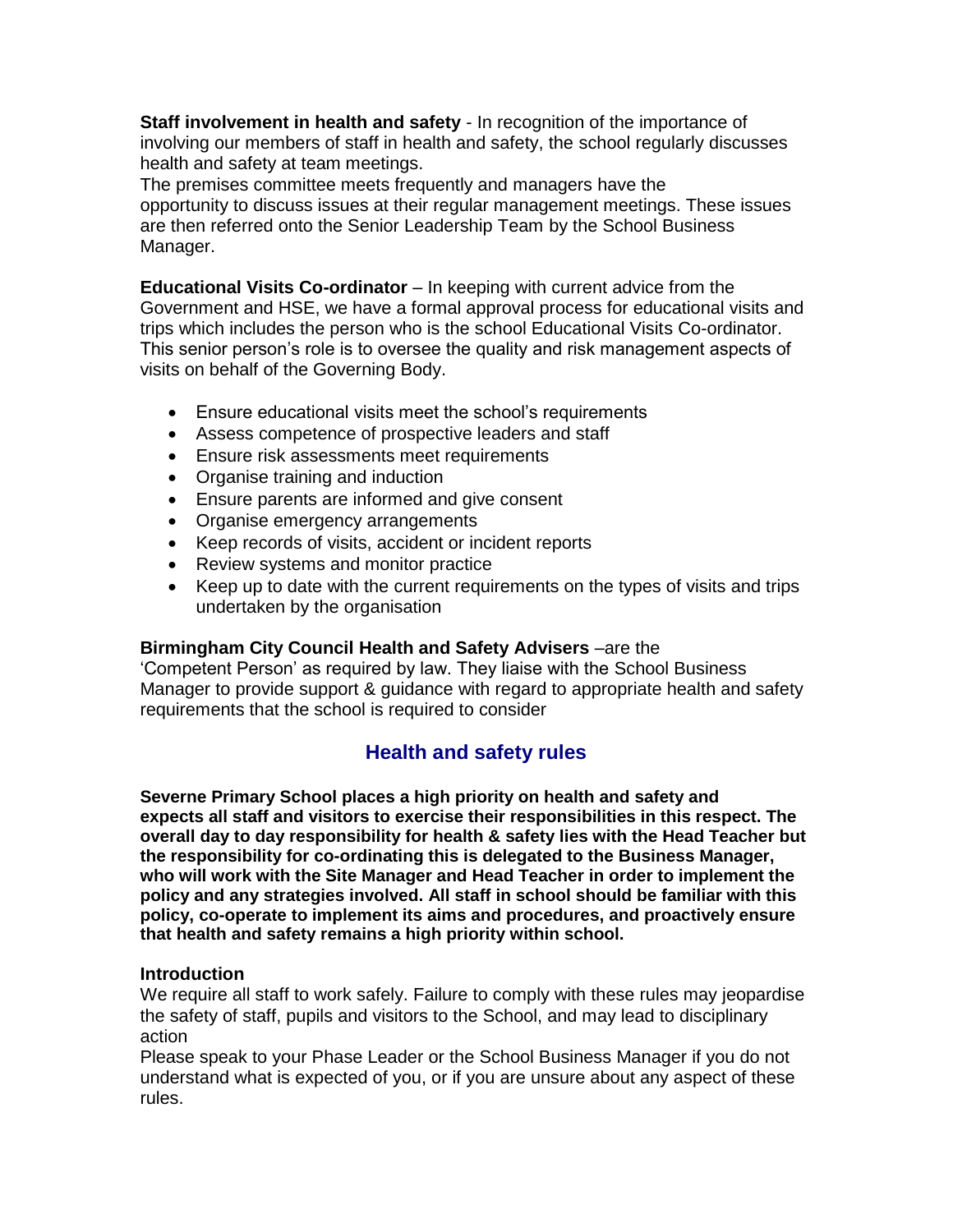## **General rules**

- Staff have a positive duty to follow the School's fire and health and safety arrangements
- Staff must not misuse equipment provided, nor interfere with arrangements made in the interests of fire and health and safety
- It is the duty of all staff to report any visible or foreseeable dangerous situation and, where possible, take immediate action to prevent injury

#### **Accidents and work related illness**

- All injuries, accidents and cases of work related illness, must be reported and investigated at the time
- Inform a member of the leadership team of any medical condition, medication or other factors, such as fatigue, which could affect your ability to undertake your work safely
- You must not take any substance that could compromise your ability to work Safely

#### **Covid 19**

• **See additional Health and Safety Policy Document/ Risk Assessment**

#### **Electrical safety**

- Visually check electrical equipment for any defects or signs of damage prior to use
- Do not use electrical equipment in wet, damp or potentially explosive atmospheres, unless the equipment is specifically designed for use in these areas
- Do not overload electrical sockets
- Switch off electrical appliances when not in use
- Do not carry out repairs on electrical equipment unless you are competent to do so

#### **Fire safety**

- Always follow the evacuation procedure when the fire alarm is raised
- Make sure you understand the evacuation procedure for your area
- Do not prop open fire doors
- Do not damage or misuse fire fighting equipment
- Do not obstruct walkways and exit routes
- Ensure that fire exit doors can be opened

#### **Harmful substances**

- Make sure that you know how to handle safely any substance marked as hazardous or harmful
- Never keep or transfer a harmful substance into a container if it is not correctly labelled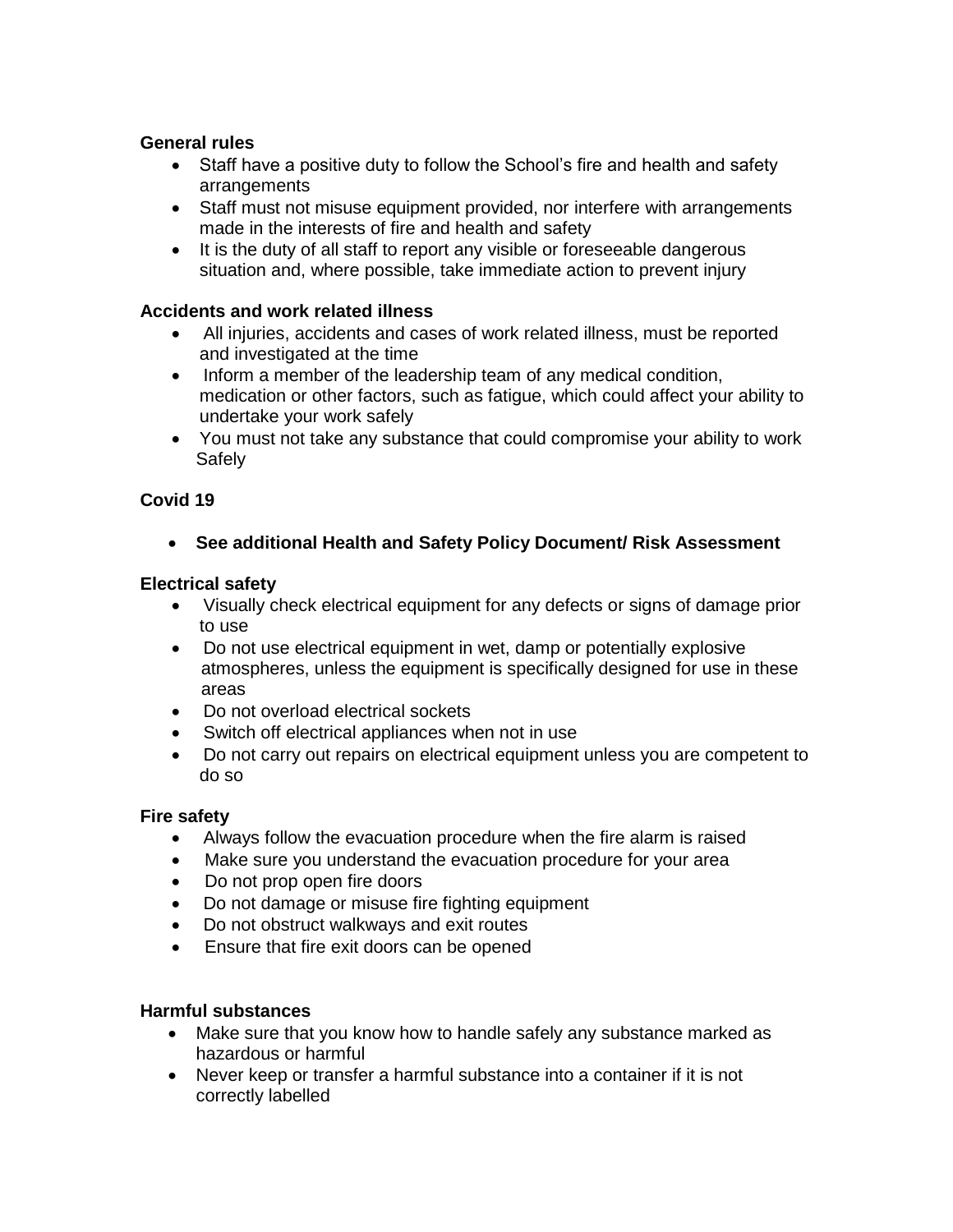• Always return harmful substances to their designated storage area

## **Information, instruction and training**

- Always follow the safety instructions you have been given, either verbally or in writing
- Follow the safety requirements given in handbooks, risk assessments, policies, procedures and information provided with equipment and chemical substances
- Observe the safety signs and notices that are displayed
- Speak to your manager if you do not understand any safety information, instruction or training given to you
- Do not deface or remove any safety sign or information displayed

## **Lone working**

- Never work alone on tasks identified by risk assessment as requiring more than one person to be present
- Ensure that someone knows where you are when you are working alone
- Concerns about lone working situations must be raised with the Headmaster

## **Machinery and equipment safety**

- Specific operating guidelines/instructions for the use of machinery and equipment must be followed
- Do not undertake repairs and maintenance on machinery and equipment unless you are competent and authorised to do so
- Do not use machinery or equipment that is damaged, nor allow others to do so

## **Moving and handling**

- Do not underestimate the risk of injury from moving and handling tasks
- Never lift, move or carry anything or anyone unless you are confident you can do so safely
- Make sure you know how to lift, move and carry correctly and that you are physically able to take the weight
- Always seek assistance when you can
- Use lifting aids provided
- Reduce the weight of the load to be carried whenever possible

## **Occupational health**

- Immediately inform a member of the leadership team if you suffering from any aches or pains as result of any repetitive tasks that you are required to carry out
- Report any medical condition that you may have that is not work related to the School Business Manager if it is likely to be made worse by the repetitive nature of the tasks that you carry out
- Co-operate with the leadership team on any occupational health surveillance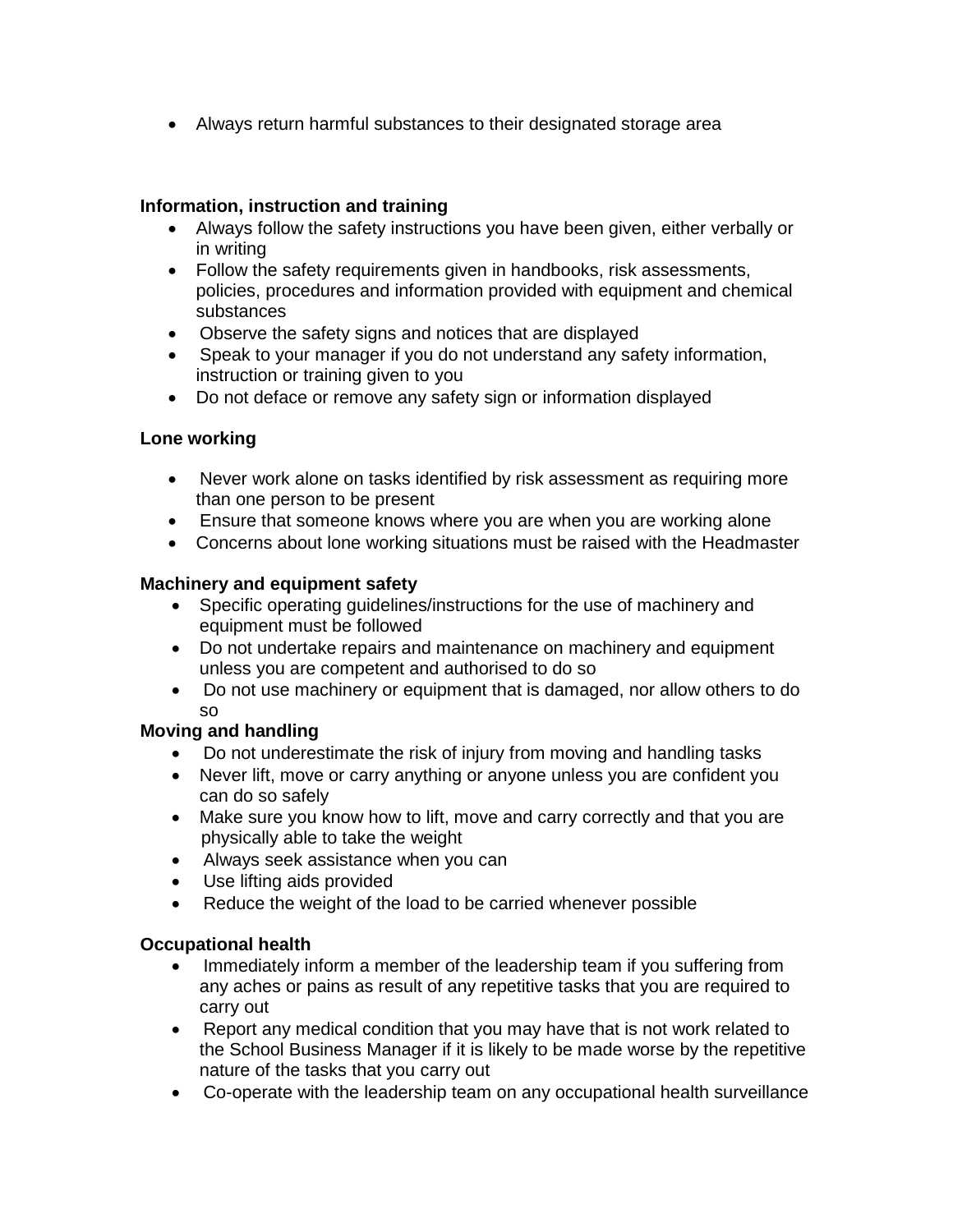programme put in place for your own health and safety

## **Protective clothing and equipment**

- Protective clothing and equipment provided for your safety must be used
- Keep your protective clothing and equipment in good condition
- Report immediately any unsuitable, defective or lost items

#### **Slips, trips and falls**

- Keep your work area clear from obstructions and "slipping and tripping" hazards
- Never allow cables trailing across floors to be a tripping hazard
- Do not take short cuts across unmade or slippery surfaces and keep to the paths, corridors and walkways provided
- Do not run, unless it is a requirement of the activity
- Use handrails on flights of steps and staircases
- Clean up any spillage immediately or, if you are unable to do so, place a warning sign in the area and report the hazard
- Wear suitable footwear
- Do not stand on chairs, desks or tables; use a 'hop up' or a stepladder or ladder
- Only undertake work at height if it has been risk assessed and it is safe to do so

## **Transport and work related road safety**

- Never drive or operate a vehicle if you are not authorised to do so or do not hold the appropriate licence
- Inform the School Business Manager of any changes to your health, medication or driving licence that affect your ability to drive whilst on school business
- Always check the vehicle for safety prior to use
- Give yourself sufficient time for the journey to include rest breaks
- Observe the Highway Code and drive defensively
- Never carry any unauthorised passengers
- Never use a mobile phone whilst driving unless it is safe and legal to do so

# Management arrangements for implementing health and safety

#### **Introduction**

The following sections outline in brief our fire and health and safety management arrangements for meeting the specific legal requirements of the School. We will work on those that are not yet fully implemented and will amend those where changes are needed to reflect changes in the law and best practice.

We require our managers to implement the fire and health and safety arrangements that are relevant to their areas of responsibility.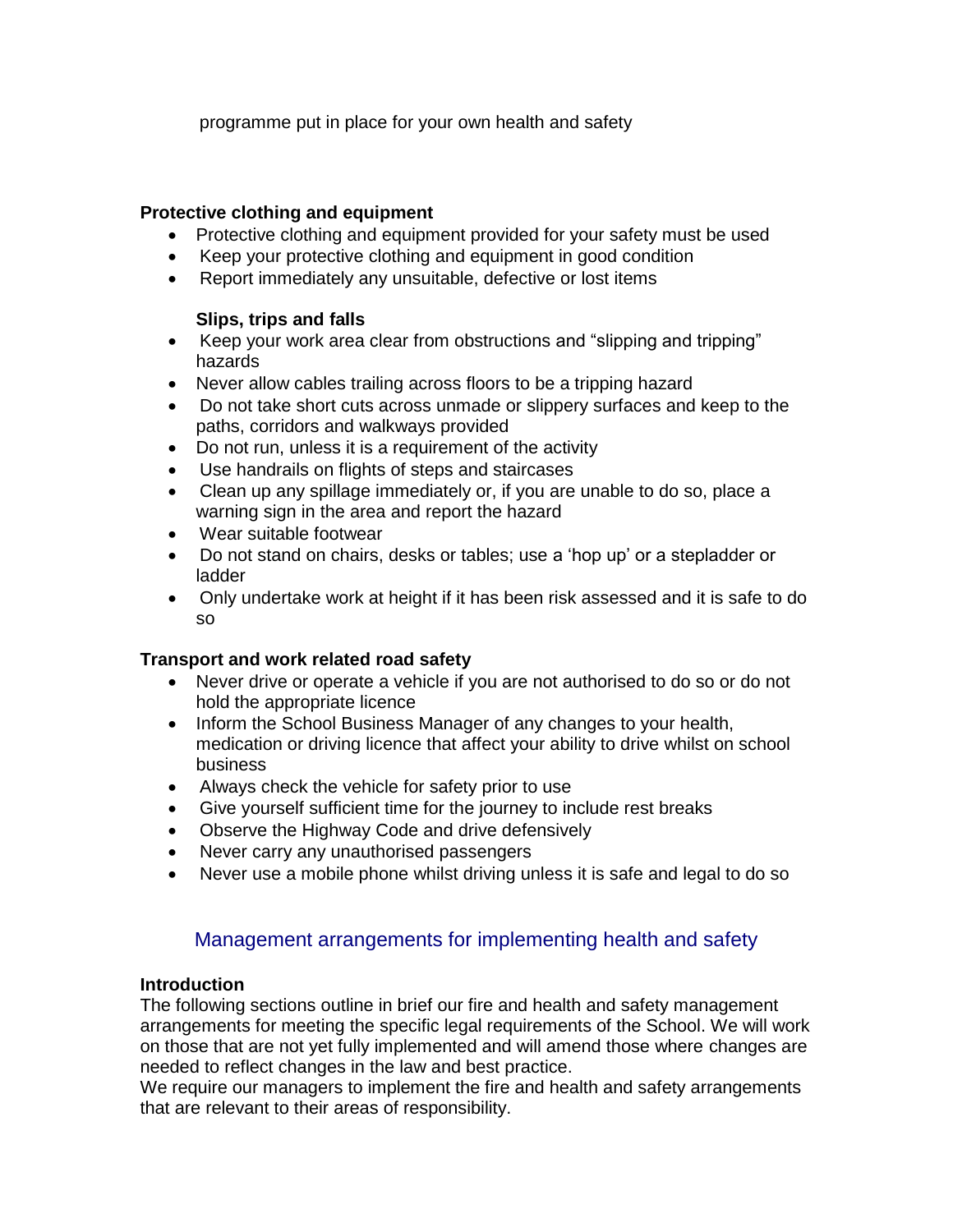#### **Contractors**

- Any contractors used are assessed as competent, are DBS cleared if they have unsupervised access to pupil areas and are capable of carrying out tasks required of them
- No work is commenced until agreement is reached on safety, taking into account the magnitude of the risks of the job and use of the area(s) where the work will be done
- Contract terms and insurances adequately protect the interests of the
- organisation Any work authorisation procedures, such as a hot work permit, are implemented where necessary for the safety of people and premises

#### **Contingency planning**

- We identify potential critical incidents as part of our risk assessment process by considering what might happen on-site and off-site, who might be harmed and how, and checking our plans for managing these incidents
- Effective plans are established to mitigate the effects of an unforeseen crisis
- These plans are rehearsed periodically and refined as necessary
- Key staff are trained in their duties

## **COSHH**

- Risks to health from exposure to hazardous substances are risk assessed
- Those responsible for managing work, including lessons likely to result in exposure to hazardous substances, are trained and competent
- Equipment provided to control exposure to hazardous substances are maintained in effective working order and inspected in accordance with statutory requirements

## **Covid19**

 $\overline{a}$ 

• **See additional Covid19 Health & Safety Document/ Risk Assessment**

## **Computer users**

- We identify 'Users' as defined under current legislation. In general we interpret 'users' as staff who use this equipment for at least an hour or more at a time on a daily basis
- A specific risk assessment is done of each workstation, taking into account the computer equipment, the furniture, the working environment and the user
- Staff are informed of the assessment on their own workstation
- We advise "Users" of the opportunity for free eyesight tests and the purchase of any corrective lenses, at our expense, when they are required specifically for using our display screen equipment
- The software we use is suitable for the task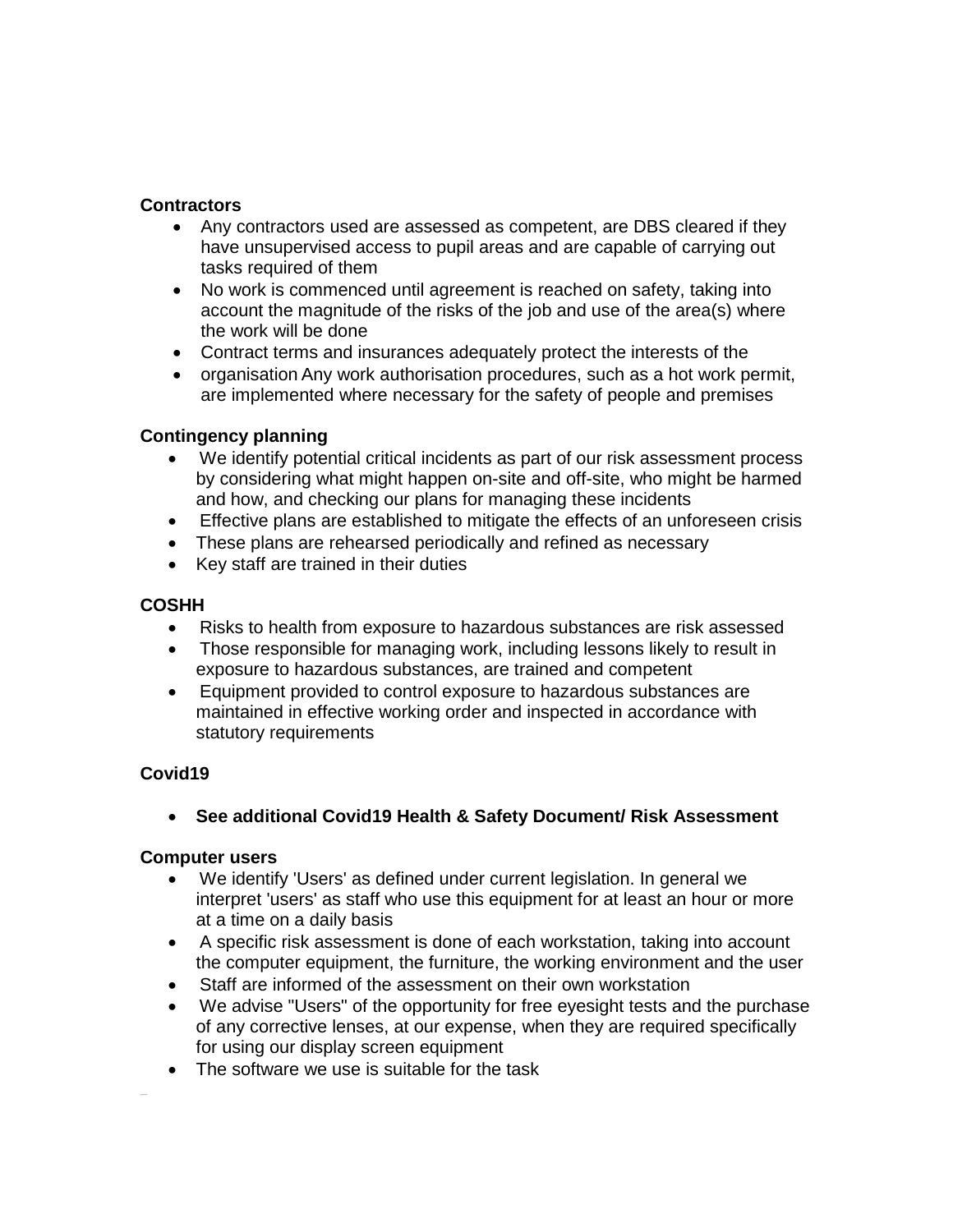## **Drug and medicines**

- Medication will only take place with the written consent of parents/guardians
- Any 'over-the-counter' medication is strictly controlled by the Pastoral Officer
- Records are kept over the use of medication and we inform parents/guardians of the medication administered
- All staff responsible for the administration of medication are trained

## **Educational visits and activities**

- All trips and activities are authorised, planned and risk assessed
- Arrangements exist for obtaining informed parental consent in advance of any visit or activity
- Supervisory ratios and the competence of supervision are determined by risk assessment
- Visits and activities support the ethos and the educational identity of the **School**

#### **Electrics**

- The electrical installation and portable electrical appliances are inspected and maintained for safety
- Any unsafe electrical equipment is removed from use as soon as it is discovered
- No unauthorised electrical equipment is used within the school
- Visitors who bring mains operated electrical equipment supply their own residual current device circuit breaker or other similar electrical safety device

#### **Events**

- Events are planned, managed and risk assessed by people who are competent
- Each event has a nominated person (normally the person arranging the event with assistance from the Headmaster if required) to act as the event safety officer who establishes the necessary fire safety and general health and safety controls
- A post event analysis is carried out to learn any lessons and to inform risk Assessment

## **Expectant and new mothers**

- A detailed risk assessment is carried out with the member of staff who informs us that they are an expectant mother
- The precautions put into place for the expectant or new mother are suitable in the context of any medical conditions of which they have made us aware
- The risk assessment is reviewed periodically with the expectant or new mother to ensure that it takes account of any changing needs

## **External areas**

• The outdoor space is safely accessible for staff, pupils and visitors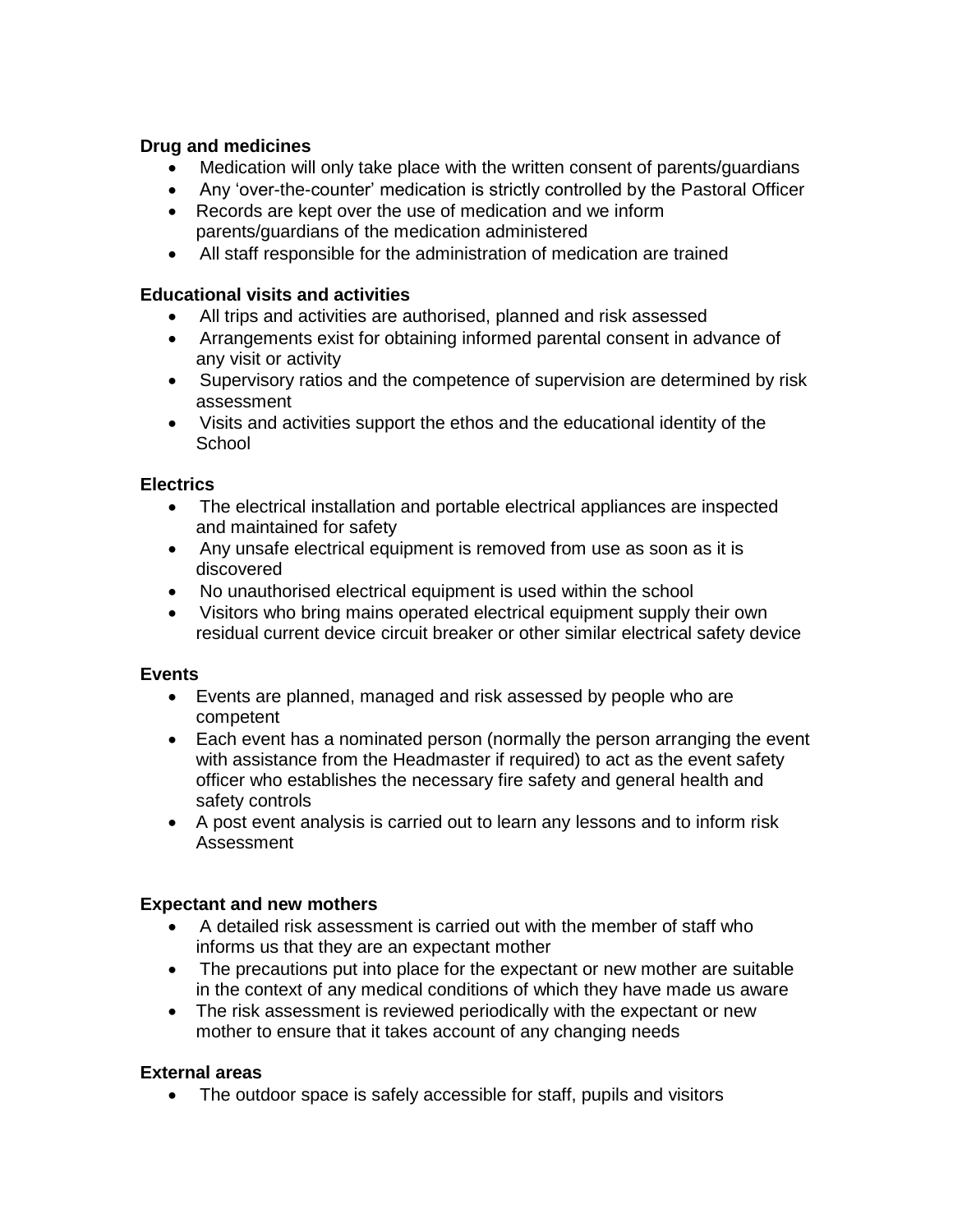- All paths, steps and any ramps are maintained in good condition and free from moss, fallen leaves and similar slip hazards
- Adequate separation is maintained between pedestrians and vehicles where this is assessed as a significant risk
- External areas are well lit during the hours of darkness where people walk
- External features such as trees, monuments, walls and external buildings/storage areas are checked for safety

## **Fire safety**

- A fire risk assessment is carried out and any remedial measures identified are implemented
- The assessment is reviewed annually or when there are significant changes
- A fire emergency action plan is established
- Termly fire evacuation drills are carried out
- Staff are trained in the emergency action plan
- Fire doors, fire alarms, emergency lighting, smoke detectors and fire extinguishers are checked and maintained
- Regular checks of fire escape routes are undertaken in order to ensure that they remain free of obstruction

#### **First aid and accident reporting**

- The provision of first aid assistance available is determined by risk assessment and ensures that sufficient cover is provided during teaching time, out of hours activities, functions and for educational visits
- First aid kits are checked and replenished regularly
- Accident records are kept that comply with the Data Protection Act
- Accidents are reported, investigated and documented taking into account the severity and loss potential of the incident, as well as the regulatory and insurance requirements
- Lessons learned are shared with staff and inform risk assessment

•

## **Food safety**

- Adequate food safety procedures are implemented in line with current Food Standards Agency guidelines
- Hygiene audits are carried out at regular intervals
- Food contact surfaces are in sound condition, clean and easy to disinfect
- All kitchen equipment and machinery is robust and in a good state of repair

## **General building & equipment maintenance**

- The buildings, their fittings and decorations are maintained in a safe condition
- Equipment is maintained and serviced to ensure it remains in a safe condition
- Statutory safety inspections on equipment are carried out by competent engineers in line with the required schemes of inspection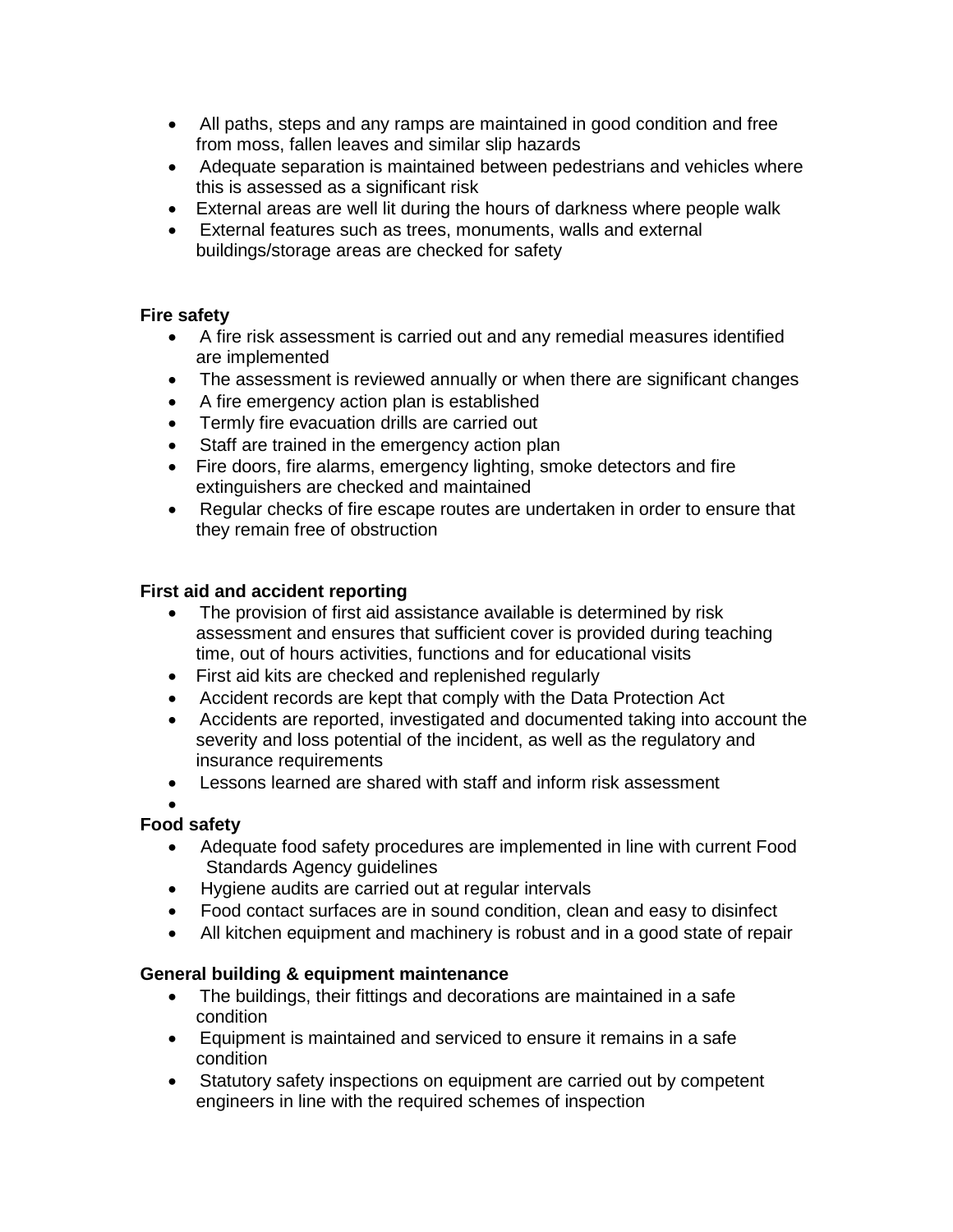• Work at height is only undertaken when no other method is available and it is safe to do so following completion of a risk assessment

## **General premises safety**

- We carry out regular premises fire and health and safety inspections
- A documented procedure is in place for reporting damage or deficiencies to premises and facilities
- Any area found to be unsafe will be taken out of use until safe again
- Boiler houses, plant rooms and store rooms are secure and locked
- Services (gas, water, and electricity) isolation systems are clearly marked, and are kept free of obstruction
- Portable residual current devices (RCD's) are provided where necessary (eg for use by visiting artists, use of electrical equipment outside).
- Glazing throughout the premises is of a suitable safety standard or is safe by position
- Low level glass panes are protected from breakage
- All opening windows in pupil access areas above the ground floor have safety restraining catches where risk assessed as necessary

## **Health and safety in the curriculum**

- Pupils are taught about hazards and risk control as part of the School curriculum
- Pupils are included in the risk assessment process
- Lesson plans include health and safety requirements

## **Legionella**

- A combination of temperature control, physical checks and disinfection are in place to manage the risk of legionella from our water systems
- Any infrequently used outlets such as showers or taps are regularly cleaned and flushed through
- Records are maintained of our control systems

## **Moving and handling of pupils and equipment**

- Detailed risk assessments are done on tasks that require the moving and handling of people and equipment where there is a significant risk of injury
- Moving and handling of pupils or of heavy or awkward loads is never done by lone workers unless aided by the use of lifting and handling equipment
- All staff are shown the correct methods of the moving and handling aspects of their work

## **Occupational health**

• Staff in certain jobs are required to pass a fitness to work medical prior to starting employment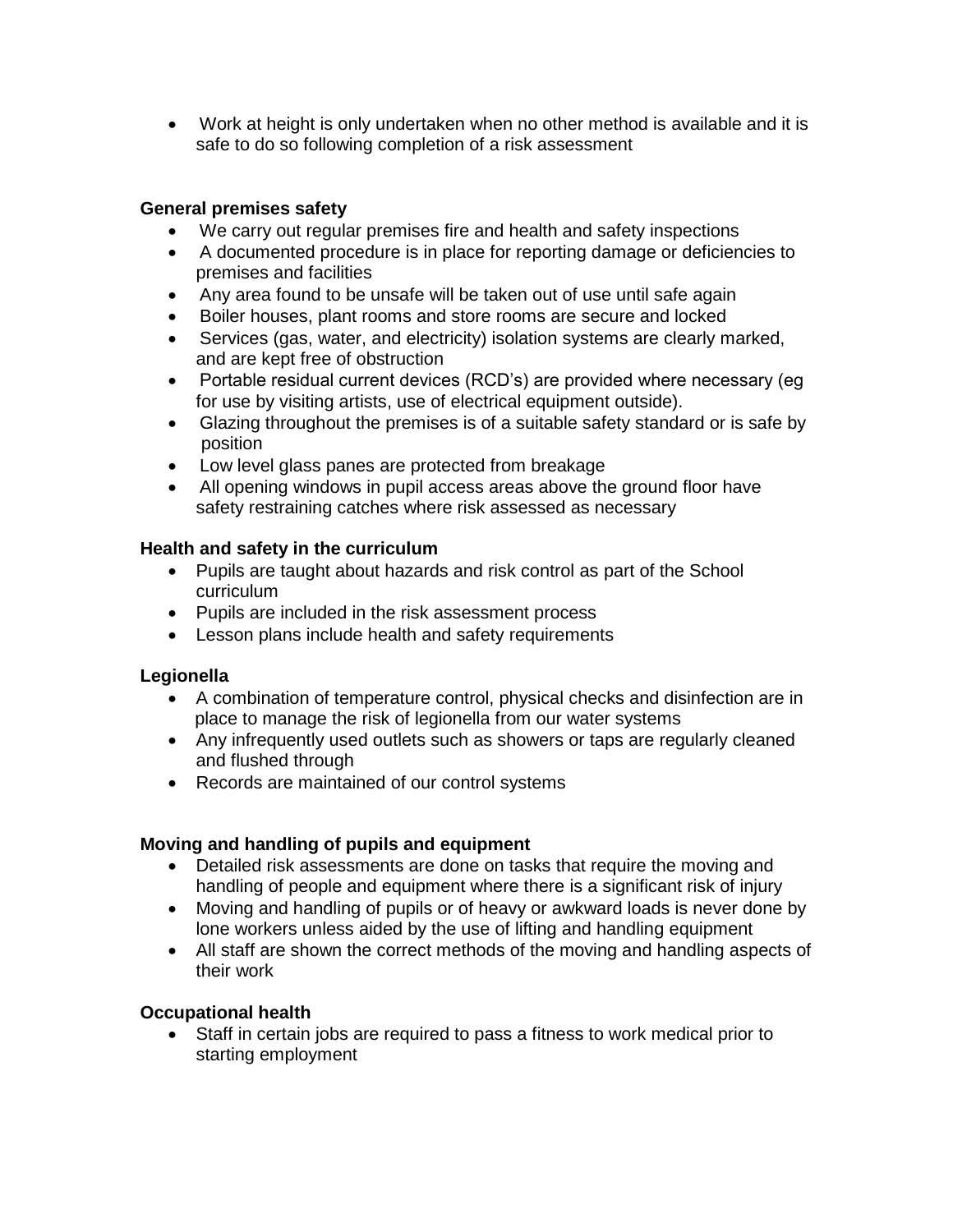- The results of health surveillance are suitably recorded and the records are kept readily available for inspection by any person who has a right to see them
- We treat an individual's health surveillance records as confidential information
- Staff diagnosed with a medical condition caused by their work, will be referred to a General Practitioner or other specialist clinician as necessary

## **Personal protective equipment**

- Personal protective equipment is provided to each member of staff where risk
- assessment shows this to be necessary Information, instruction and training on the use and care of personal protective equipment are provided
- Sufficient supplies of personal protective equipment are kept available

#### **Physical education equipment**

- Equipment is installed and used in accordance with the suppliers' recommendations
- Equipment is checked and maintained regularly
- Recreational surfaces are to the correct safety standard for the equipment and activities for which they are used

#### **Play equipment**

- Play equipment is designed, installed and used in accordance with the suppliers requirements
- Equipment is checked and maintained regularly
- Play surfaces are to the correct safety standard for the equipment
- Supervision is provided to all play areas

#### **Risk assessments**

- Staff who undertake risk assessments are competent due to their experience and knowledge
- Risk assessments are undertaken to identify significant risks associated with the school buildings, activities and people
- Generic risk assessments are used wherever possible so as to ensure a consistency of approach
- The risk assessment findings are recorded, communicated and acted upon
- Risk assessments are reviewed regularly and following a significant accident, a change in the law or a change in key personnel

#### **Safety awareness, induction and information**

- A copy of the health and safety policy statement is displayed in staff areas
- Induction training is provided for new staff (including any temporary staff), and On-going safety information, instruction and training is provided for all staff. This training is documented
- Information required by law to be displayed or made available to staff is achieved by a combination of individual issue, being available on the intranet, being displayed in staff areas and through discussion at team briefings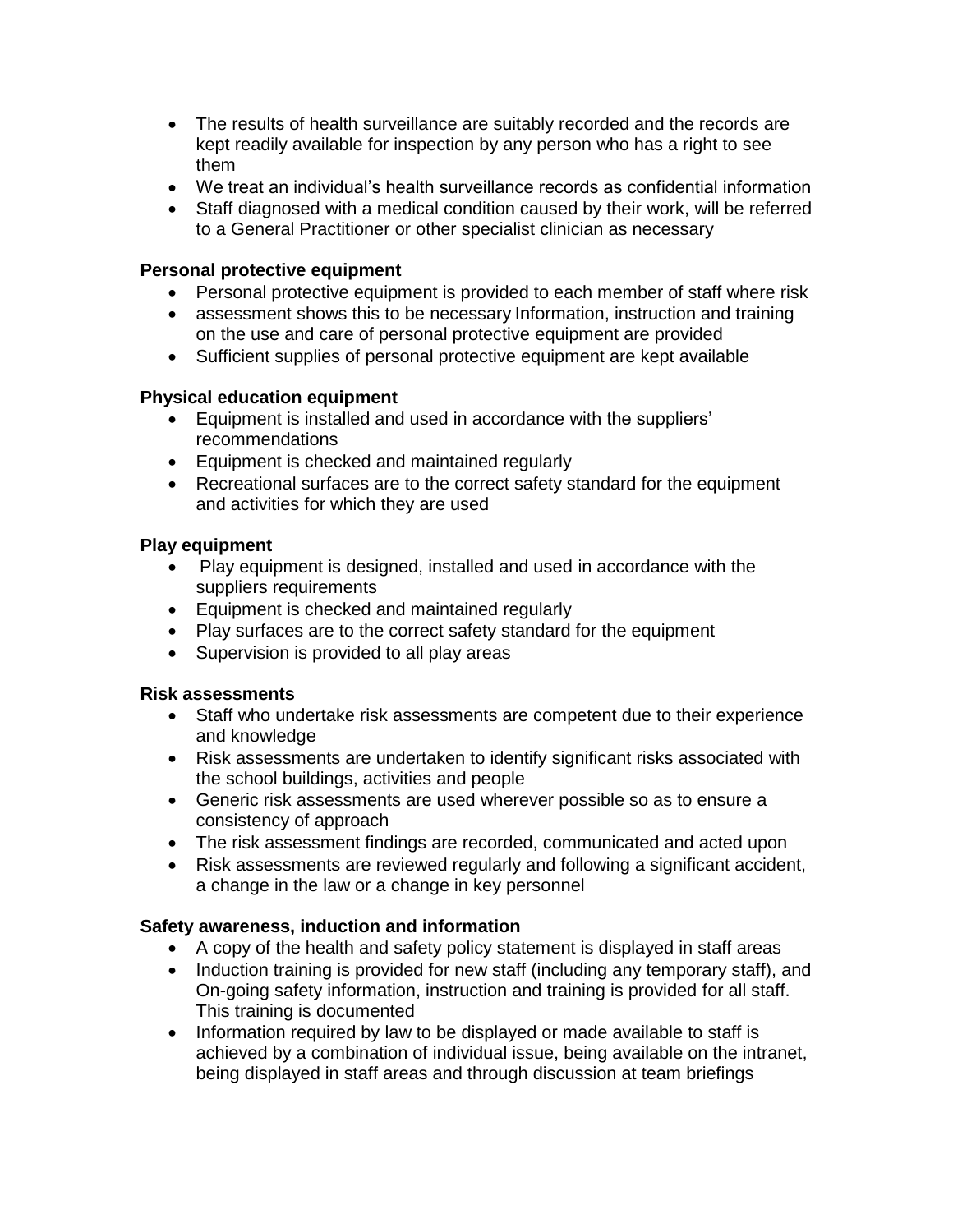## **Security**

- Staff appointments are subject to rigorous reference and clearance checks
- Internet use and digital photograph protocols are established and monitored
- Visitors are required to sign in at the school reception and are not permitted to walk around the school unless accompanied
- Building layout, lighting levels and the securing of areas are checked to ensure that personal safety risks are eliminated or reduced
- The personal safety of staff and pupils is taken into account when planning changes to buildings, events and activities

## **Science and Design and Technology areas**

- Risk assessments are carried out to ensure that the appropriate controls are in place for science and design and technology activities
- Emergency isolation valves are provided for gas and electrical supplies
- Equipment and substances used are suitable and are checked for safety
- Premises, equipment and class size are suitable for activities

## **Sports and after school activities**

- Risk assessments are undertaken for sports and activities
- The level of coaching competence is considered as part of the risk assessment process
- Pupil skill and physique are considered as part of the risk assessment process
- Coaches and instructors who are not members of the school teaching staff are subject to competency and child protection checks prior to appointment
- Premises, equipment and class size are suitable for activities

## **Stress**

- Our approach to stress management is guided by the Health and Safety Executive published Stress Management Standards
- Managers are trained to identify causes of stress and their effects upon staff
- All claims of ill health due to workplace stress are documented and investigated
- All members of staff are encouraged to report any stress related concerns to their line manager or to seek advice from a trusted colleague

## **Supervision**

- Staff who supervise pupil activities are competent
- Staff who supervise break time activities are vigilant and can contact another member of staff quickly in an emergency
- Senior management periodically audit the efficacy of supervision arrangements

## **Teaching and office areas**

- Accommodation is provided with suitable lighting, ventilation, heating and space
- Classroom layout provides staff with sufficient line of sight to safely supervise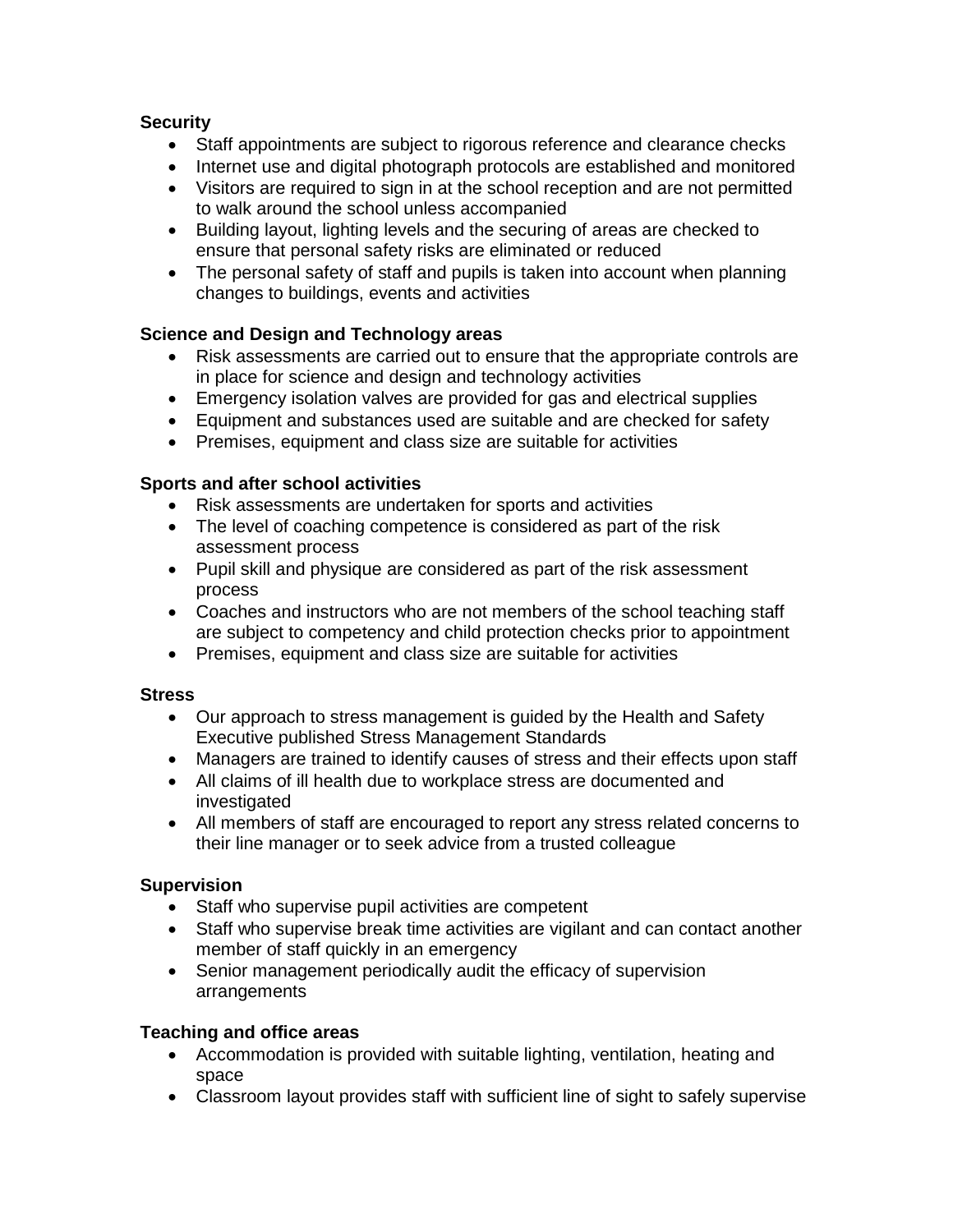- Any cables or other trailing leads are managed to prevent tripping hazards
- Shelving is strong and secure and suitable for the materials stored on it.
- Filing cabinets are fitted with anti-tilt mechanisms or are secure to prevent them tipping over
- Steps, hop-ups or stepladders are provided to gain access to high level storage

#### **Transport and work related road safety**

- Transport provided by the school is suitable for the task, driver and passengers
- Contracted transport providers are vetted on a regular basis
- Checks are carried out on the suitability of drivers and vehicles used when driving on behalf of the school
- Minibus drivers are trained, accredited and authorized

#### **Violence to staff**

- We adopt a 'no tolerance' approach to violence or challenging behaviour towards our staff
- Staff who may be exposed to challenging behaviour situations are trained in how to manage the situation
- Any counselling or post-incident assistance required by the employees will be provided by the school

#### **Work equipment**

- Work equipment provided is suitable and safe for the tasks intended
- Work equipment is maintained, inspected and tested as required for safety
- The use of work equipment is restricted to authorised people where specific hazards have been identified

#### **Work at height**

- Work at height is only undertaken when no other method is available and it is safe to do so following completion of a risk assessment
- Findings of risk assessments are communicated to those that are affected
- Suitable training and equipment is provided where work at height is unavoidable
- Where possible work at height is carried out using scaffolds or mobile elevated work platform
- All access equipment is installed by trained personnel
- Suitable exclusion zones are erected around the base of any platforms, scaffolds or ladders etc to prevent persons from walking directly under an area where work is being carried out
- All ladders and stepladders are inspected on a regular basis and a record is **Defects**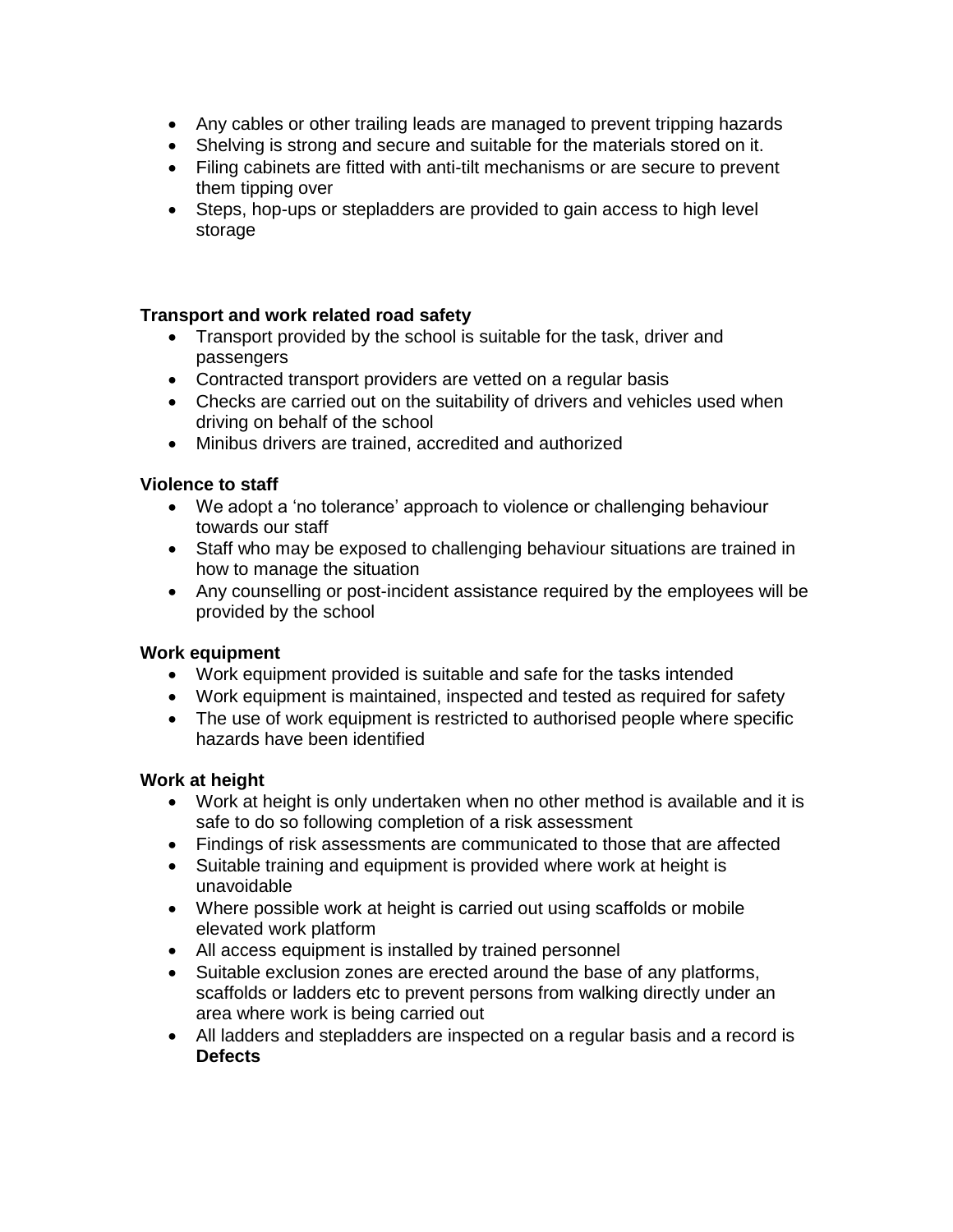- Any member of staff finding a defect in the building, furniture or equipment will take steps to remove the hazard or ensure that the risk is minimised and report the details immediately to the Site Manager or Head teacher
- The Site Manager, in consultation with the Head teacher, if necessary, will take steps to have the defect rectified, i.e. by contacting property services via the hotline, school technical services or other competent contractor. Minor defects to be rectified by the site manager.
- Details of significant defects will be recorded by the site manager
- Any member of staff discarding a faulty item or electrical item must ensure this item is removed from the Electrical Appliance Inventory

# **Monitoring health and safety**

## **Accident reporting**

- All serious accidents that occur on the site should be recorded on a Local Authority recommended accident form and the details forwarded immediately or as soon as is possible. All minor accidents should be reported in the minor accident book. Where necessary, parents/ guardians or other persons should be notified of the accident.
- If the accident is serious, senior management should be informed immediately and action taken to ensure the location of the accident is still safe to use.

#### **Electricity**

Our school has opted into the Corporate Procurement service Package. The testing of portable appliances is arranged by the site manager as part of statutory testing. Registers are kept in the office itemising each appliance and details of tests carried out. Electrical items received or purchased by the school are recorded in the register by the Bursar or Stock Holder. All defective items are removed or repaired.

- Staff should be vigilant for:
- Damage to plugs and switches
- Damage to leads
- Correctly fitted connectors
- Coloured insulation of the internal wires not showing at plug or appliance
- Damage to outer case of equipment
- Signs of overheating
- Signs of liquid spillage or entry of foreign materials
- The appliance being used for the purpose it was designed for
- Pupils in years 5/6 are allowed to connect/ disconnect electrical equipment (under supervision)

#### **COSHH (Control of Substances Hazardous to Health)**

• Our school is alert to the need to limit the use of any hazardous substance and use alternative substances where possible. A file is kept in the site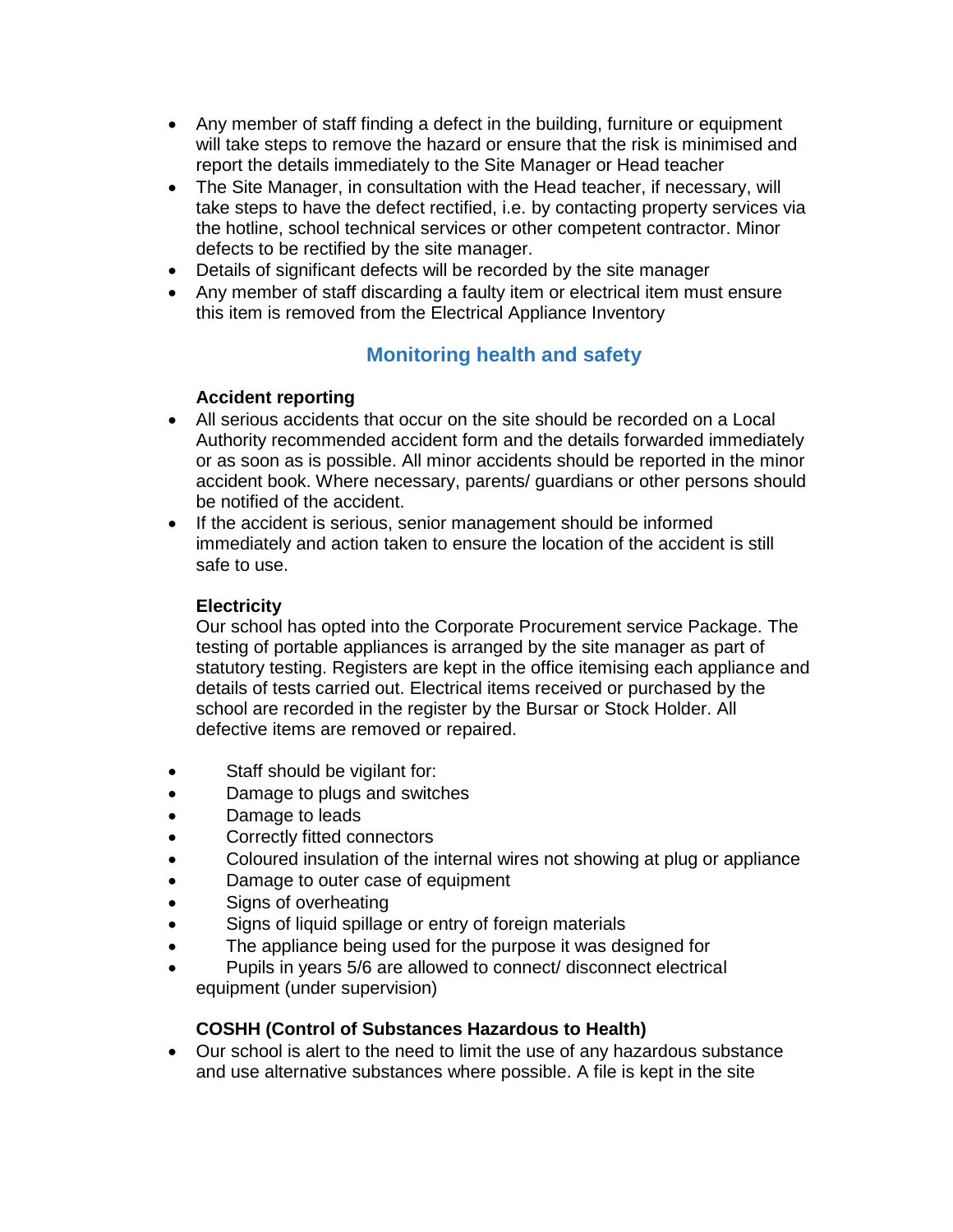manager's office which includes all cleaning materials. All COSHH materials have a data sheet which is kept in the site manager's secure box.

#### **Access equipment**

• Staff are reminded that they should only use approved equipment to put up displays and access higher level shelving. Consideration should be given to the appropriate clothing and footwear necessary. All possible risks assessed.

#### **Risk assessments**

- Risk assessments must be completed whenever there is the possibility that a hazard or danger might be encountered as part of a school activity. A list of risk assessments and pro formas are kept in the school office. These are reviewed annually.
- Staff should inform senior management if they notice that any risk assessment appears dated or does not deal with the potential risks encountered. It is important to note that expectant mothers should be risk assessed and every off-site visit should be risk assessed.

## **Manual handling**

- All members of staff should be aware of manual handling activities involved in their day-to-day activities i.e. the movement of bundles of paper, the reorganisation of classroom furniture, the moving of dinner tables, the carrying of books, the movement of audio/ visual equipment and musical equipment.
- Children should be taught how to safely move P.E. equipment. They should not be required to move heavy objects and should only move awkward objects with appropriate supervision.
- Staff are reminded about correct posture when lifting and carrying equipment. All staff should alert senior members of staff if they feel that an action they are involved with is having an effect on their physical health and well-being.

## **Educational visits**

- Off-site educational visits are an important part of school life. Children benefit enormously from the opportunity to experience residentials and 'days out' at selected venues. However, it is crucial that these visits are prepared well in advance, that risk-assessments are completed and that parents, LA and school staff are involved in the preparation.
- Our school has a trained Educational Visits Co-ordinator who is known to staff. She will help support the planning process of a school visit and will give advice where needed. Necessary arrangements, information and preparation are to be completed by the line manager responsible for the children experiencing the visit.
- Pre-site visits are always recommended in order that staff can feel sure about potential risks involved and prepare alternative arrangements in the case of inclement weather. Staff should also consult with colleagues who have previous experience of the venue or children involved.
- All residential visits need approval from the LA and governing body.
- Further details are included in our 'educational visits policy'.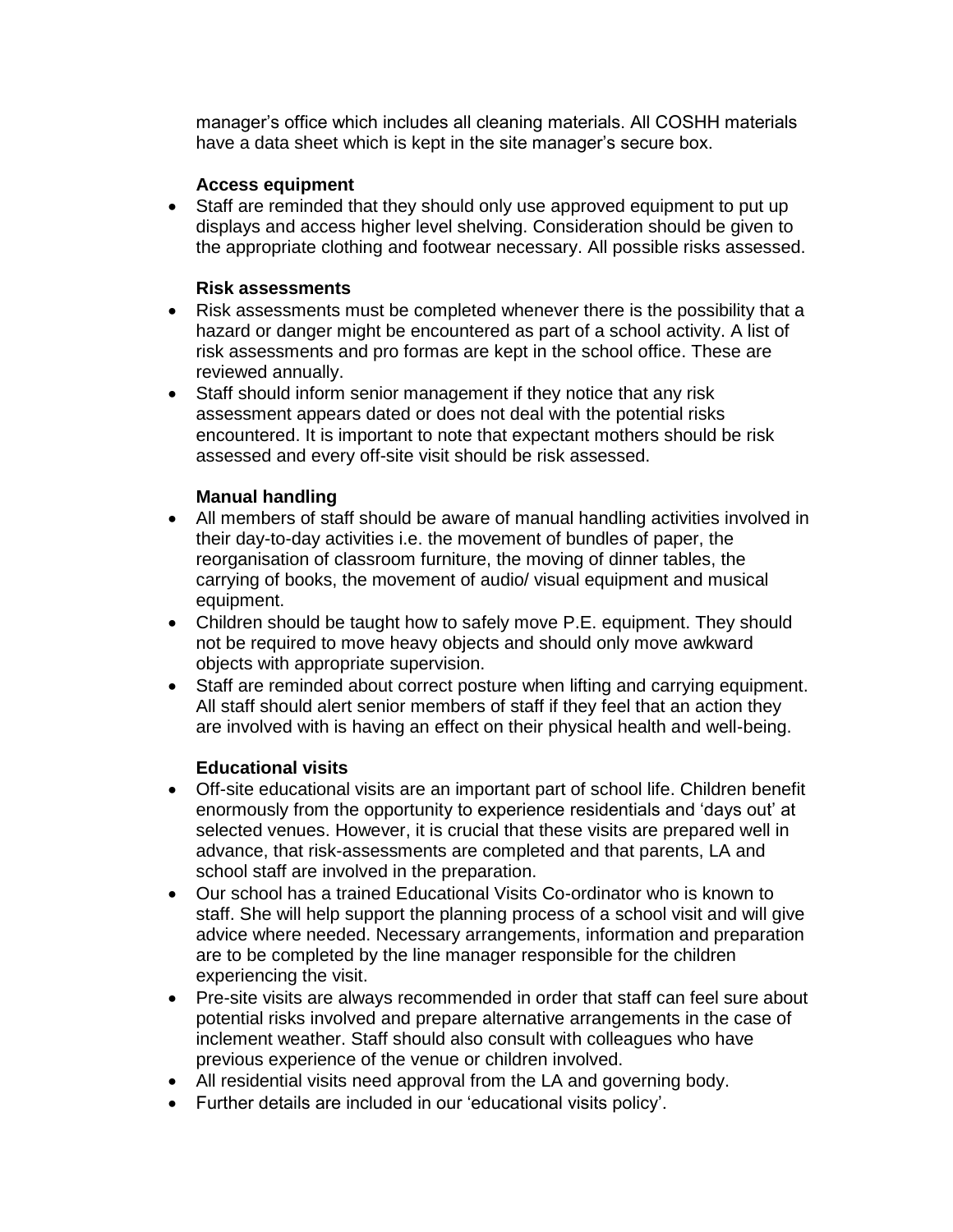## **Students in School**

- We accept students who are training to become teachers and teaching assistants. In order to make sure that their experience is beneficial it is important to:
- - ensure an appropriate match between the student and the activity
- - ensure appropriate supervision at all times
- Teaching students are co-ordinated by the Assistant Head teacher. Their school based mentor and class teacher are responsible for ensuring their induction and mentoring them whilst on site. Teaching assistant students are co-ordinated by a qualified teaching assistant who ensures their induction. Day to day management lies with the teachers and teaching assistants in the placement year groups.

#### **PE equipment**

- The PE equipment is inspected annually. The PE co-ordinator is responsible for overseeing this inspection and for keeping a regular check of whether equipment is fit for purpose. Any significant findings must be reported to the site manager.
- The PE policy outlines procedures for safe use of equipment. Careful consideration should be given to the use of apparatus. Staff should be particularly alert to the use of equipment with children with behavioural needs or disabilities. It may be necessary for additional TA support to be given where there are concerns. Risk assessments are carried out for all areas used for P.E.

## **Contractors and visitors**

• All contractors and visitors entering the premises are required to sign in and wear a visitors' badge. They are alerted to important health and safety information. In addition, contractors are advised about the location of asbestos and asked to sign to acknowledge that they have received this information.

#### **Asbestos**

• An asbestos register is available and shown to contractors prior to work beginning. This should be signed to confirm. An asbestos risk assessment is available. Further information is contained in the LA asbestos policy.

#### **Fire**

- Fire drills are held termly and will on occasion include:
- - the blocking of an exit
- - the removal of a child to test effectiveness of register checks
- - lunchtime drills

#### **Responsibilities during fire drill**

| Head teacher/ deputy head teacher |  | • Supervision of evacuation<br>• Evaluation of procedures<br>• Training and guidance |
|-----------------------------------|--|--------------------------------------------------------------------------------------|
|-----------------------------------|--|--------------------------------------------------------------------------------------|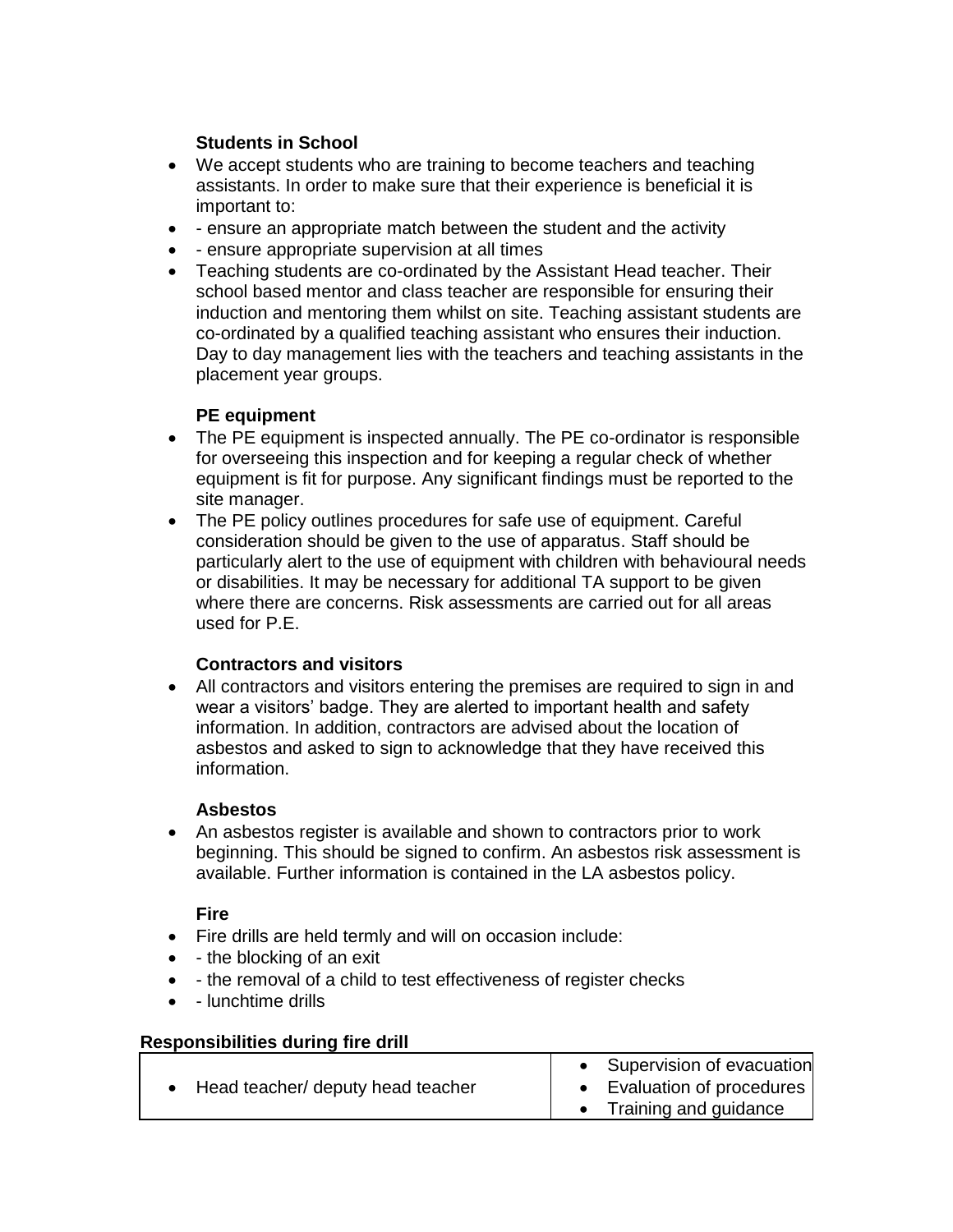| • Administration assistant/ member of office<br>staff  | • Calling the fire brigade         |
|--------------------------------------------------------|------------------------------------|
| • Teachers (teaching assistant/ mid-day<br>supervisor) | - Roll call                        |
| Office staff                                           | • Registers<br>• Checking visitors |

#### **Responsibilities for class teachers (or teaching assistant/ mid-day supervisor if class teacher not onsite)**

During the first day of school all class teachers should explain to children what the procedure is should the fire bell sound. This should include information about:

- Fire exit to be used
- Assembly point
- Action on discovering a fire
- Keeping gangways clear
- Fire exit to be used is the nearest available exit. Please also make note of alternative exits should this one be blocked.
- Assembly point is on the Junior/Infant playgrounds standing in registration groups. Where children have been in sets or working in other groups, they should return to their registration group for roll call.
- Action on discovering a fire children inform someone immediately and should never try to put a fire out themselves.
- Keeping gangways clear children should be reminded about hanging coats and bags out of the way
- Reporting registers will be taken out on to the playground by office staff and handed over to class teachers. Once the register has been checked teachers should let the head teacher know that the class are all present.
- The same procedure will be used in the event of any other emergency where evacuation of the school building is needed. For further information see 'Emergency procedure' document. This also provides information about the notification of staff, parents and LA in the event of school closure.

#### **Tests and checks**

| Daily<br>site)<br>manager)  | On arrival<br>Exits and routes to remain unobstructed<br>• Exit doors unlocked<br>Main fire panel working<br>On leaving<br>Electrical equipment disconnected or switched off<br>• Exit and windows adequately secured<br>• All fire doors closed |
|-----------------------------|--------------------------------------------------------------------------------------------------------------------------------------------------------------------------------------------------------------------------------------------------|
| Weekly<br>site)<br>manager) | Test fire alarm systems and record in caretaker's log<br>• Test one alarm each week on a rota                                                                                                                                                    |
| Monthly<br>site             | Check extinguishers are in the correct place<br>Check emergency lighting and record in log                                                                                                                                                       |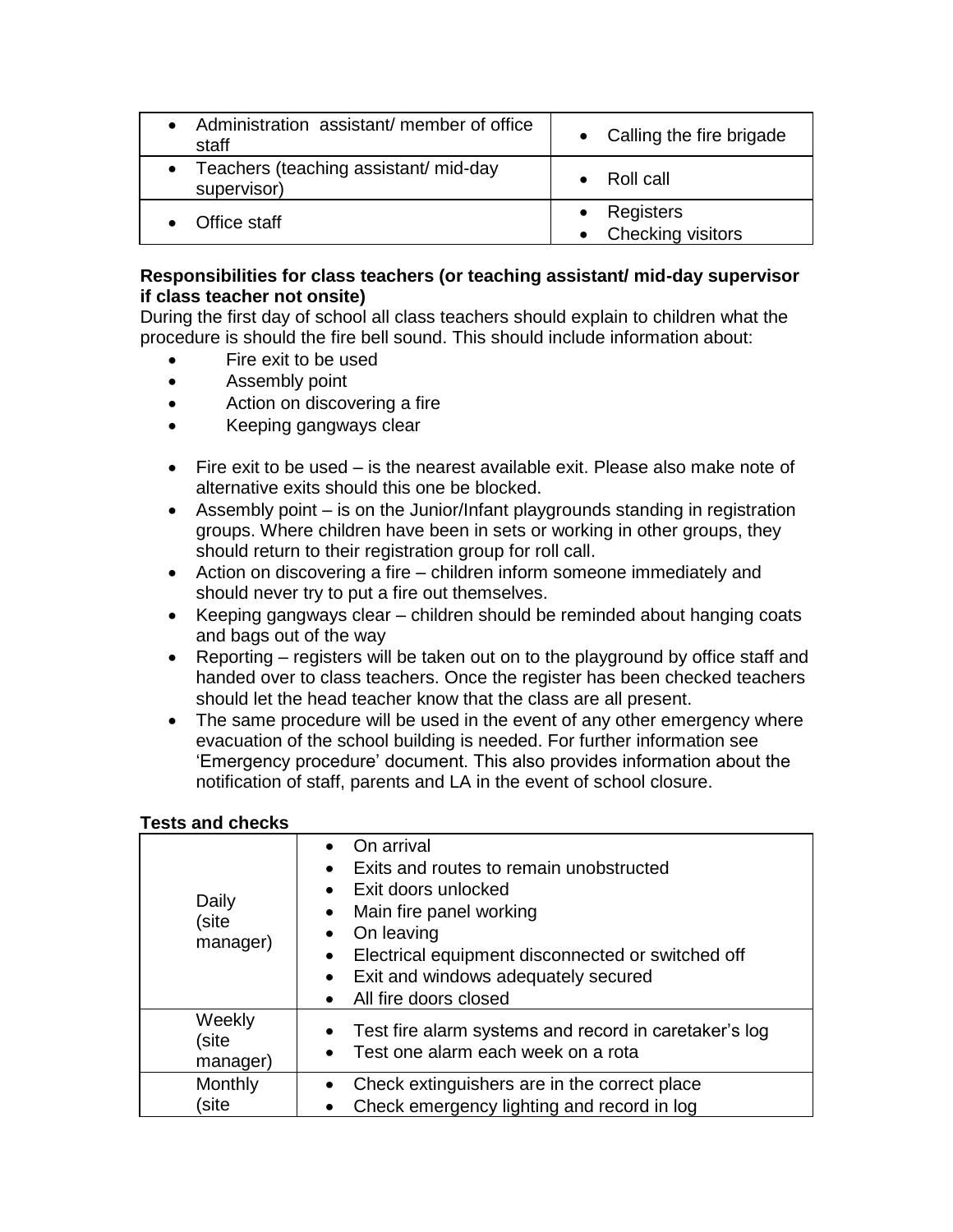| manager)                              |                                                                                                                                                            |
|---------------------------------------|------------------------------------------------------------------------------------------------------------------------------------------------------------|
| Termly<br>(the head<br>teacher)       | • Fire drill – on occasions to include the blocking of an exit,<br>removal of a child and lunchtime evacuation Fire notices<br>are contained in each room. |
| Six monthly<br>(statutory<br>testing) | Check emergency lighting and record in log                                                                                                                 |
| Annually                              | • Test fire alarm system                                                                                                                                   |
|                                       | Check door closers all in order                                                                                                                            |
| Statutory                             | Annual inspection of fire extinguishers                                                                                                                    |
| testing                               | Check emergency lighting and record in log                                                                                                                 |

## **Lone working and personal security**

• The LA, as a responsible employer, does not expect any employee to go into a dangerous situation for which he/ she is not prepared. If you think you may be exposing yourself to danger in entering a building or site you should not do so.

## **Key holders responding to an alarm**

Please note:

- Always assume an alarm is genuine
- If possible, speak to anyone who has drawn your attention to the alarm or incident to find out if they have any information about what may be happening
- Take a torch and a personal attack alarm with you
- Take a mobile phone
- Look outside your own home before going out in case someone is watching you leave
- Tell someone where you are going and how long you are likely to be
- If police are attending the incident then wait for the police to arrive before entering the site.
- If the police are not attending:
- Never confront an intruder or approach or enter a building if you think an intruder may be in there. Call the police and wait outside
- Do not enter or approach a building on your own if you are concerned for your safety
- Check from outside of the school and at a distance to see whether there are any signs of an intrusion
- Check whether there are any unexpected vehicles in the area
- Make sure you have a mobile phone to summon help if necessary

## **Staff working alone in the building**

- If you are working alone in the building or in an isolated situation, take the following precautions:
- Tell somebody where you are and what time you will be home
- Ensure that entrances are secure ensure that the main entrance is bolted and that you can get out of another door in case of an emergency without using a key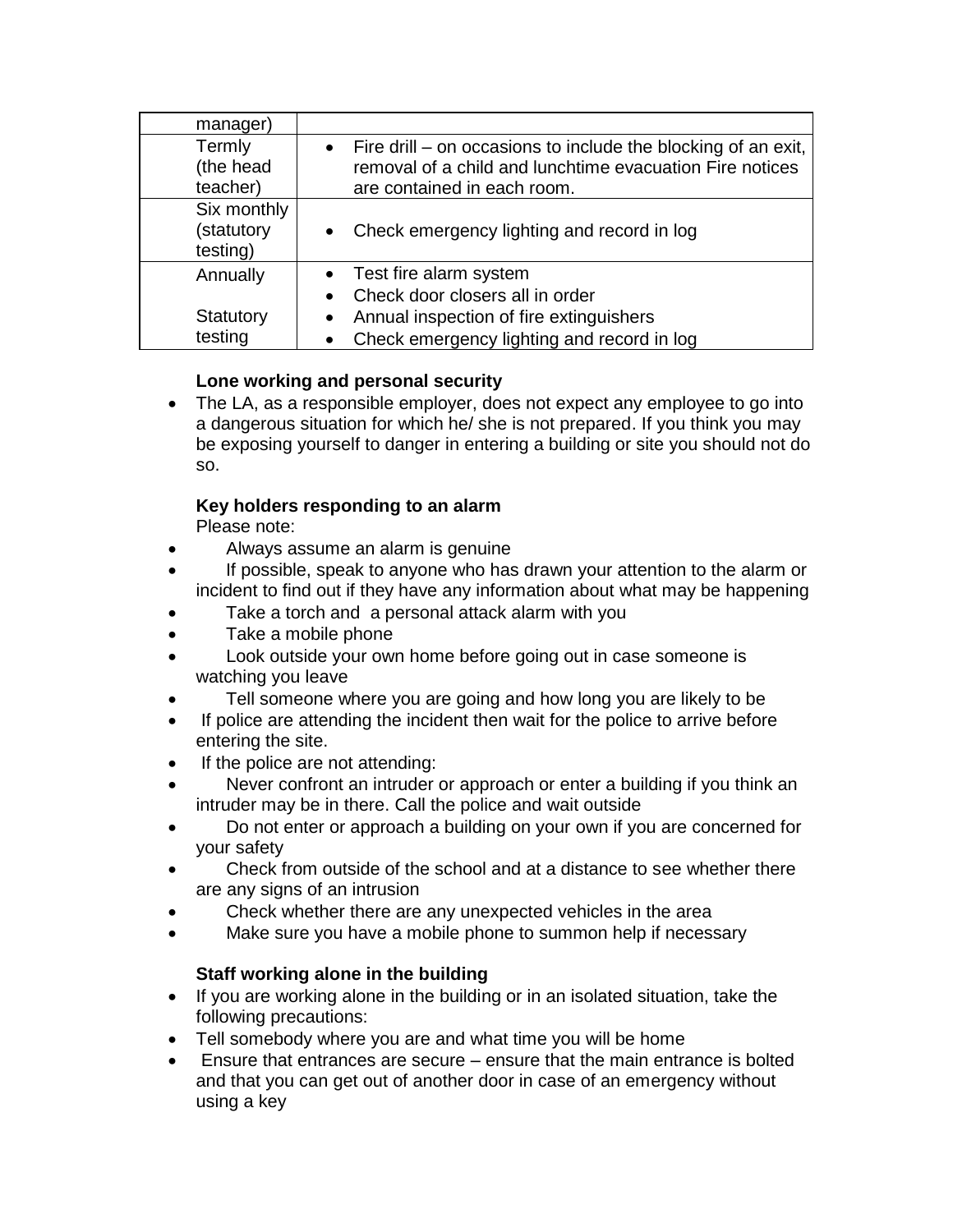- If you are the last member of staff to leave ensure that the door through which you leave locks behind you
- If anyone suspicious attempts to enter the building or you see or hear anything suspicious contact the police using the telephone in the head teacher's room, main office or mobile phone
- Always be alert when leaving the building

## **Key holders managing lettings**

- As far as possible only open up the part of the building which has been hired
- For locking up, return to the building before the hirers leave
- Check the areas for any hidden intruders before the hirers leave

#### **Leaving an empty building**

- Carry out locking up and security checks from the inside of the building wherever possible
- Start the locking up process while there is still staff inside the building
- Set all alarms
- Always be on the alert when leaving an empty building in case someone is waiting for you to do so

## • **In the event of trespassers**

- Where a person is not immediately recognised as having legitimate reason to be on the school grounds they should be politely asked if they need any help. Assuming the person seems to have a valid reason they should be directed towards the office where they will be asked to sign in and out and be given a visitor's badge.
- If it emerges that the person has no right to be on school premises then
- They should be asked to leave by the nearest exit and observed until they do so
- The most senior member of staff available should be informed
- If an intruder refuses to leave becomes abusive or seems to present a threat to the safety of others the police should be called without delay.
- If you feel in anyway threatened do not approach but find a safe place and call the police. Don't try to physically remove trespassers from the site or engage in arguments with them. Make your point, withdraw and call the police.

## **In the event of a break in on site**

- Remember personal safety is far more important than the protection of property.
- Ensure that if children are still on site any available barriers e.g. magnetised doors, are put into operation
- Alert colleagues who should call emergency services and seek assistance
- Monitor the intruders and check their progress